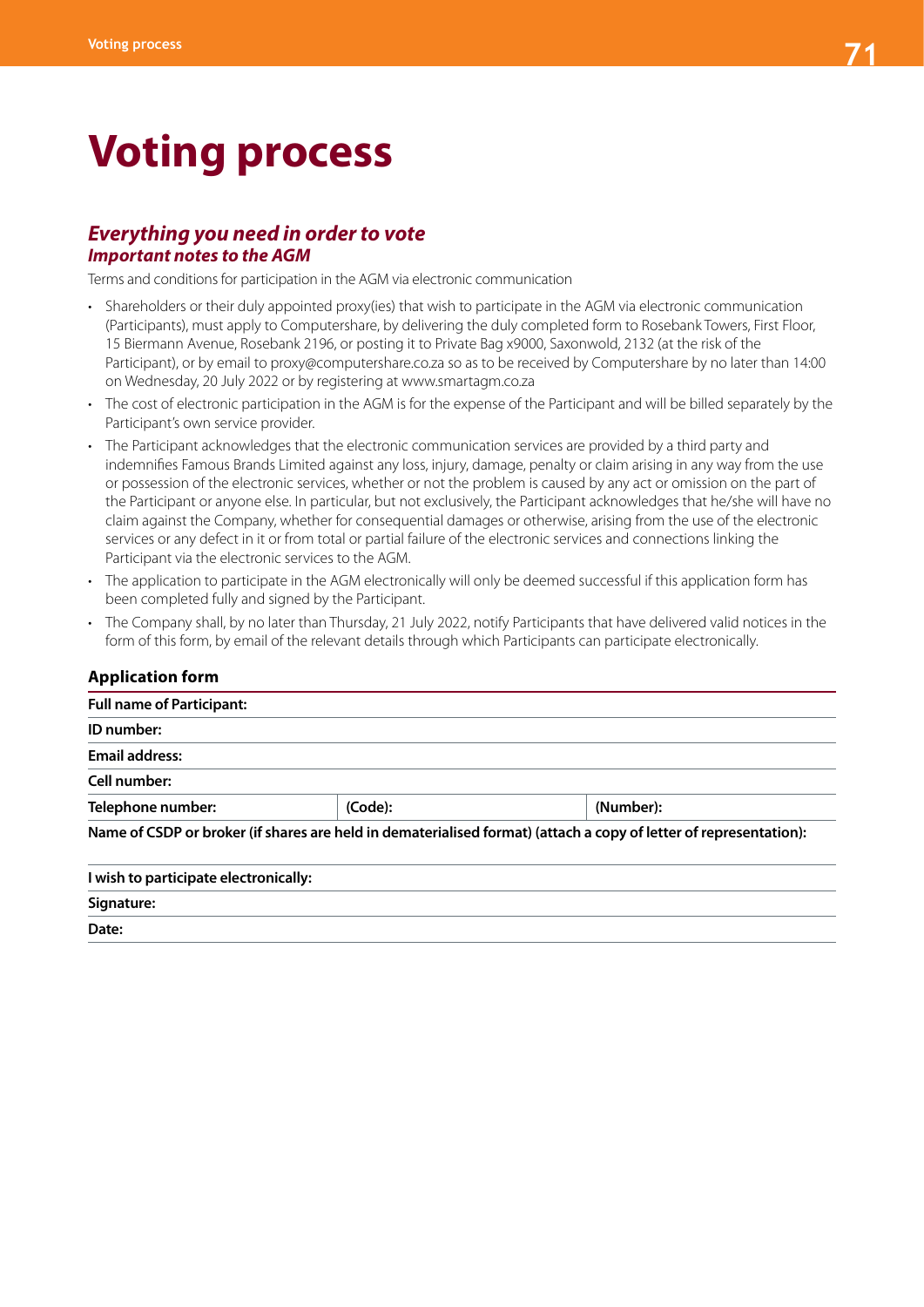## *Virtual shareholders' guide*



|                                                                                                                                                                        | <b>AGM ACCESS</b> | <b>COMPATIBLE BROWSERS</b> |
|------------------------------------------------------------------------------------------------------------------------------------------------------------------------|-------------------|----------------------------|
| <b>ACCESS</b>                                                                                                                                                          |                   |                            |
|                                                                                                                                                                        |                   |                            |
| NEXT, YOU'LL BE PROMPTED TO ENTER THE MEETING ID.                                                                                                                      |                   |                            |
| To login as a Participant, select 'I am a Participant'. Note that depending on the type of meeting,<br>this text might change.                                         |                   | <b>X</b> LUMI              |
| You will then be required to enter your:                                                                                                                               |                   |                            |
| <b>Username and Password</b>                                                                                                                                           |                   |                            |
| If you are a Guest, select 'I am a Guest'. As a Guest, you will be prompted to complete all the<br>relevant fields including; first name, last name and email address. |                   |                            |
| Note that, Guests are not able to ask questions or vote at the meeting.                                                                                                |                   |                            |
|                                                                                                                                                                        |                   |                            |
|                                                                                                                                                                        |                   |                            |
|                                                                                                                                                                        |                   |                            |
|                                                                                                                                                                        |                   |                            |
|                                                                                                                                                                        |                   |                            |
|                                                                                                                                                                        |                   |                            |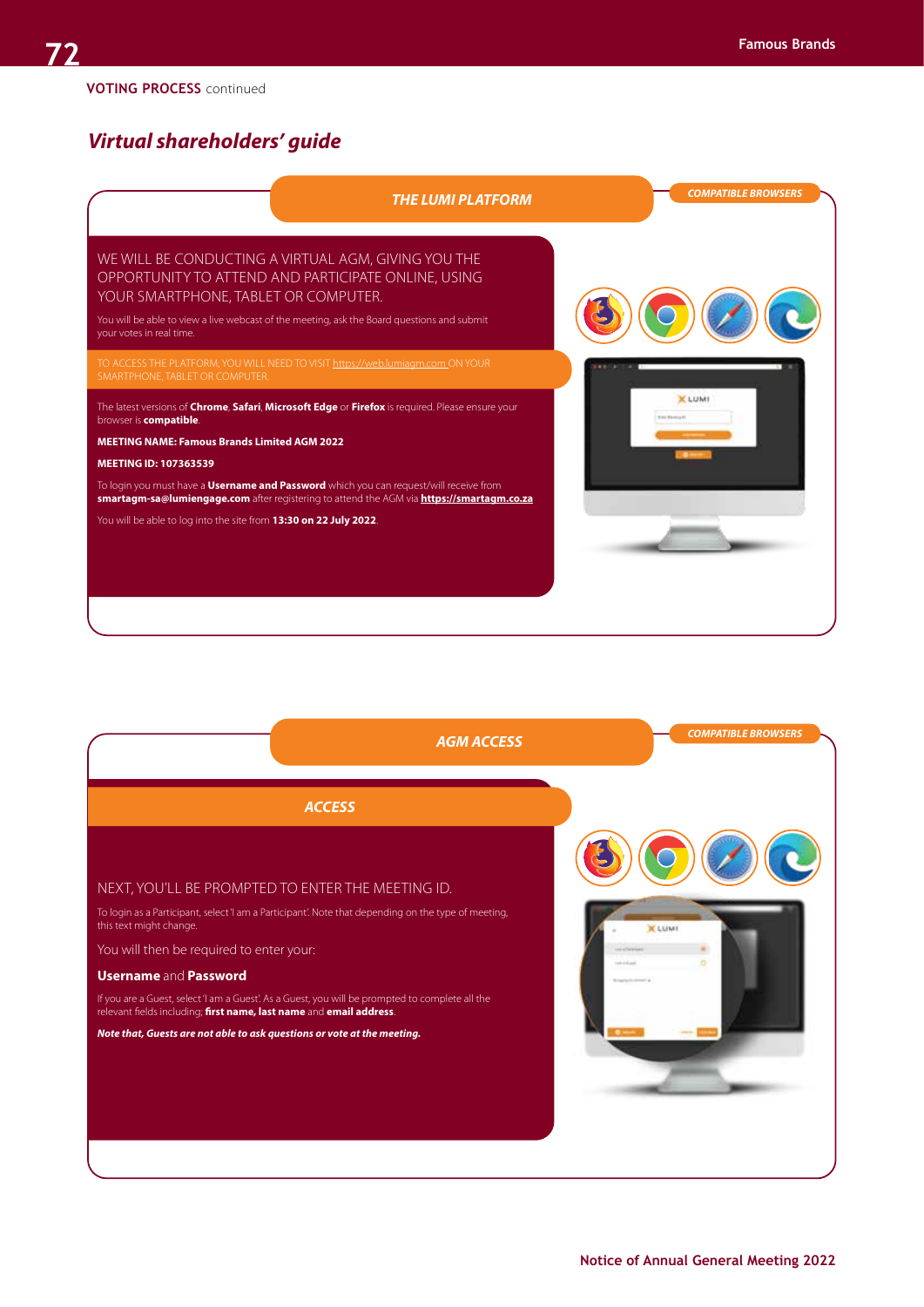

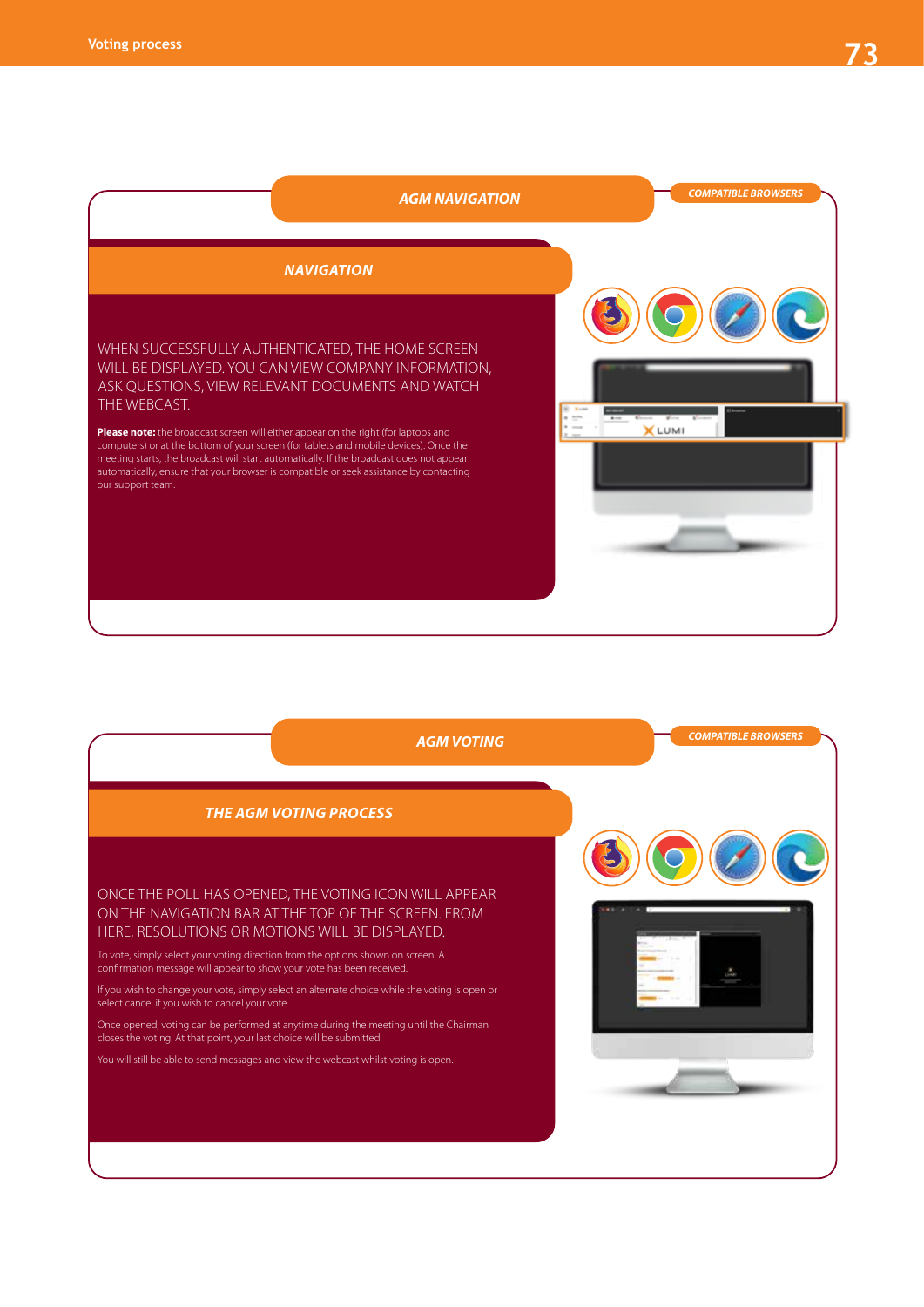#### **VOTING PROCESS** continued



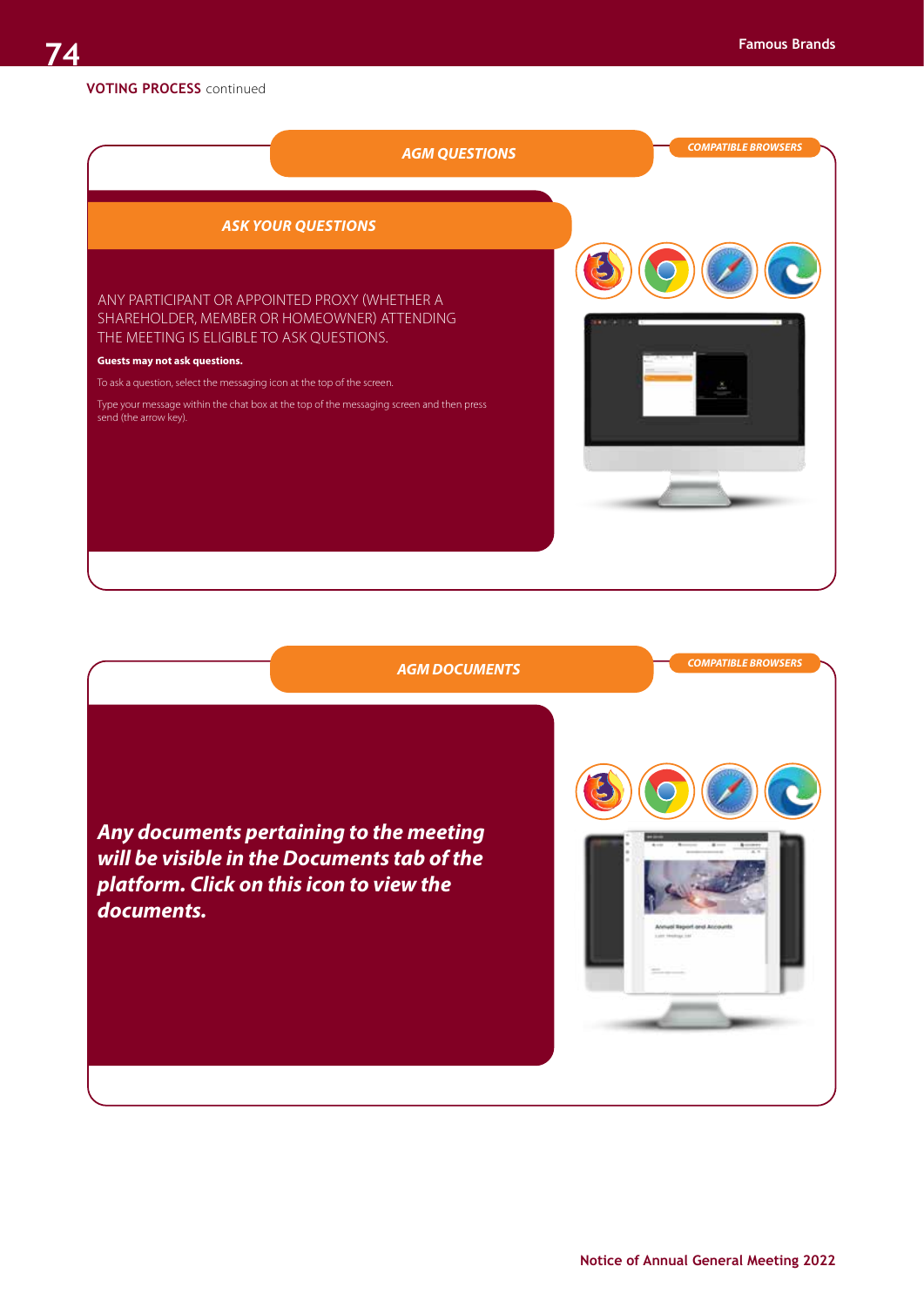**Number of votes**

# *Form of proxy*

#### **FAMOUS BRANDS LIMITED**

(Incorporated in the Republic of South Africa) Registration number 1969/004875/06 JSE and A2X code: FBR ISIN: ZAE000053328

(Famous Brands or the Company)

- For use at the Annual General Meeting (AGM) of Famous Brands Limited to be held via electronic participation, on Friday, 22 July 2022, at 14:00, or any adjourned or postponed date and time determined in accordance with sections 64(4) and 64(11)(a)(i) of the Companies Act, No 71 of 2008, as amended (Companies Act).<br>This form of proxy is not to be used by beneficial owners of shares who have dematerialise
- or broker, as the case may be, unless you are recorded on the sub-register as an own name dematerialised shareholder. Generally, you will not be an own name dematerialised shareholder
- unless you have specifically requested your CSDP to record you as the holder of the shares in your own name in the Company's sub-register.<br>This form of proxy is only for use by certificated, own name dematerialised shareho dematerialised ordinary shares.
- Each shareholder entitled to attend/participate and vote at the AGM is entitled to appoint a proxy (who need not be a shareholder of the Company) to attend, participate in and speak<br>• and vote in place of that sharehold
- 
- 
- The appointment of the proxy is revocable; and<br>– You may revoke the proxy appointment by (i) cancelling it in writing or making a later inconsistent appointment of a proxy; and (ii) delivering a copy of the revocation in the proxy and to the Company.
- Please note that any shareholder of the Company that is a company may authorise any person to act as its representative at the AGM. Please also note that section 63(1) of the Companies<br>Act requires that persons wishing to
- will regard presentation of a meeting participant's valid driving licence, identity document or passport to be satisfactory identification.<br>Note that voting will be performed by way of a poll so each shareholder present or I/We, the undersigned:

| (Name in block letter) |                                                                     |
|------------------------|---------------------------------------------------------------------|
| Of (insert address)    |                                                                     |
| being a holder of      | shares in the issued share capital of the Company, entitled to vote |
| do hereby appoint:     |                                                                     |

or, failing him/her, the Chairman of the meeting, as my/our proxy to vote for me/us on my/our behalf at the AGM of shareholders of the Company to be held at 14:00 on Friday, 22 July 2022 and at any cancellation, postponement or adjournment thereof as follows:

*\* (Indicate instructions to proxy by insertion of an "X" or the relevant number of votes exercisable by the member on a poll in the space provided below – see note 17.)*

|                                                                                                                                   |               | נאטוווטכו טו זטענ |          |  |
|-----------------------------------------------------------------------------------------------------------------------------------|---------------|-------------------|----------|--|
| <b>PART B - ORDINARY RESOLUTIONS</b>                                                                                              | *In favour of | *Against          | *Abstain |  |
| Ordinary resolution number 1 - adoption of consolidated audited financial statements                                              |               |                   |          |  |
| Ordinary resolution number 2 - re-appointment of external auditors                                                                |               |                   |          |  |
| Ordinary resolutions numbers 3.1 to 3.2: re-election of Directors                                                                 |               |                   |          |  |
| 3.1 To re-elect Mr CH Boulle as a director of the Company                                                                         |               |                   |          |  |
| 3.2 To re-elect Mr JL Halamandres as a director of the Company                                                                    |               |                   |          |  |
| 3.3 To re-elect Mr AK Maditse as a director of the Company                                                                        |               |                   |          |  |
| Ordinary resolution number 4 - election of Director                                                                               |               |                   |          |  |
| 4.1 To elect Ms B Mathe as a director of the Company                                                                              |               |                   |          |  |
| Ordinary resolution number 5 - election of members of the Audit and Risk Committee                                                |               |                   |          |  |
| 5.1 To elect Mr CH Boulle as a member of the Audit and Risk Committee                                                             |               |                   |          |  |
| 5.2 To elect Mr N Adami as a member of the Audit and Risk Committee                                                               |               |                   |          |  |
| 5.3 To elect Ms F Petersen-Cook as a member of the Audit and Risk Committee                                                       |               |                   |          |  |
| 5.4 To elect Ms B Mathe as a member of the Audit and Risk Committee                                                               |               |                   |          |  |
| Ordinary resolution number 6 - general authority                                                                                  |               |                   |          |  |
| <b>NON-BINDING ADVISORY VOTES</b>                                                                                                 |               |                   |          |  |
| Ordinary resolution number 7 - approval of the Remuneration Policy                                                                |               |                   |          |  |
| Ordinary resolution number 8 - approval of the Remuneration implementation report                                                 |               |                   |          |  |
| <b>PART C - SPECIAL RESOLUTIONS</b>                                                                                               |               |                   |          |  |
| Special resolution number 1 - approval of remuneration payable to non-executive directors and the Chairman                        |               |                   |          |  |
| 1.1 Remuneration payable to non-executive directors                                                                               |               |                   |          |  |
| 1.2 Remuneration payable to the Chairman of the Board                                                                             |               |                   |          |  |
| 1.3 Remuneration payable to the Chairman of the Audit and Risk Committee                                                          |               |                   |          |  |
| 1.4 Remuneration payable to the members of the Audit and Risk Committee                                                           |               |                   |          |  |
| 1.5 Remuneration payable to the Chairman of the Remuneration Committee                                                            |               |                   |          |  |
| 1.6 Remuneration payable to the members of the Remuneration Committee                                                             |               |                   |          |  |
| 1.7 Remuneration payable to the Chairman of the Nomination Committee                                                              |               |                   |          |  |
| 1.8 Remuneration payable to the members of the Nomination Committee                                                               |               |                   |          |  |
| 1.9 Remuneration payable to the Chairman of the Social and Ethics Committee                                                       |               |                   |          |  |
| 1.10 Remuneration payable to the members of the Social and Ethics Committee                                                       |               |                   |          |  |
| 1.11 Remuneration payable to the Chairman of the Investment Committee be R40 000 per meeting."                                    |               |                   |          |  |
| 1.12 Remuneration payable to non-executive directors attending Investment Committee or unscheduled Committee meetings             |               |                   |          |  |
| 1.13 Remuneration payable to a non-executive director who sits as Chairman of a principal operating subsidiary                    |               |                   |          |  |
| 1.14 Remuneration payable to a non-executive director who sits as a director on a partially owned subsidiary or associate company |               |                   |          |  |
| 1.15 Remuneration payable to non-executive directors for ad-hoc or unscheduled special Board meetings be R61 426 per meeting.     |               |                   |          |  |
| 1.16 Remuneration payable to a non-executive director for any additional meetings and/or consulting services rendered             |               |                   |          |  |
| Special resolution number 2 - general authority to repurchase shares                                                              |               |                   |          |  |
| Special resolution number 3 - financial assistance to related and inter-related companies                                         |               |                   |          |  |
|                                                                                                                                   |               |                   |          |  |

and generally, to act as my/our proxy at the AGM. (If no directions are given, the proxy holder will be entitled to vote or to abstain from voting as that proxy holder deems fit).

| Signature | sisted by me (where applicable).      |                              |
|-----------|---------------------------------------|------------------------------|
| Signed at | or<br>the contract of the contract of | $\sim$ $\sim$ $\sim$<br>ZUZZ |

(state capacity and full name)

Each member is entitled to appoint 1 (one) or more proxy/ies (who need not be a member of the Company) to attend, speak and vote in place of that member at the AGM.

#### **Please read the notes on the reverse hereof.**